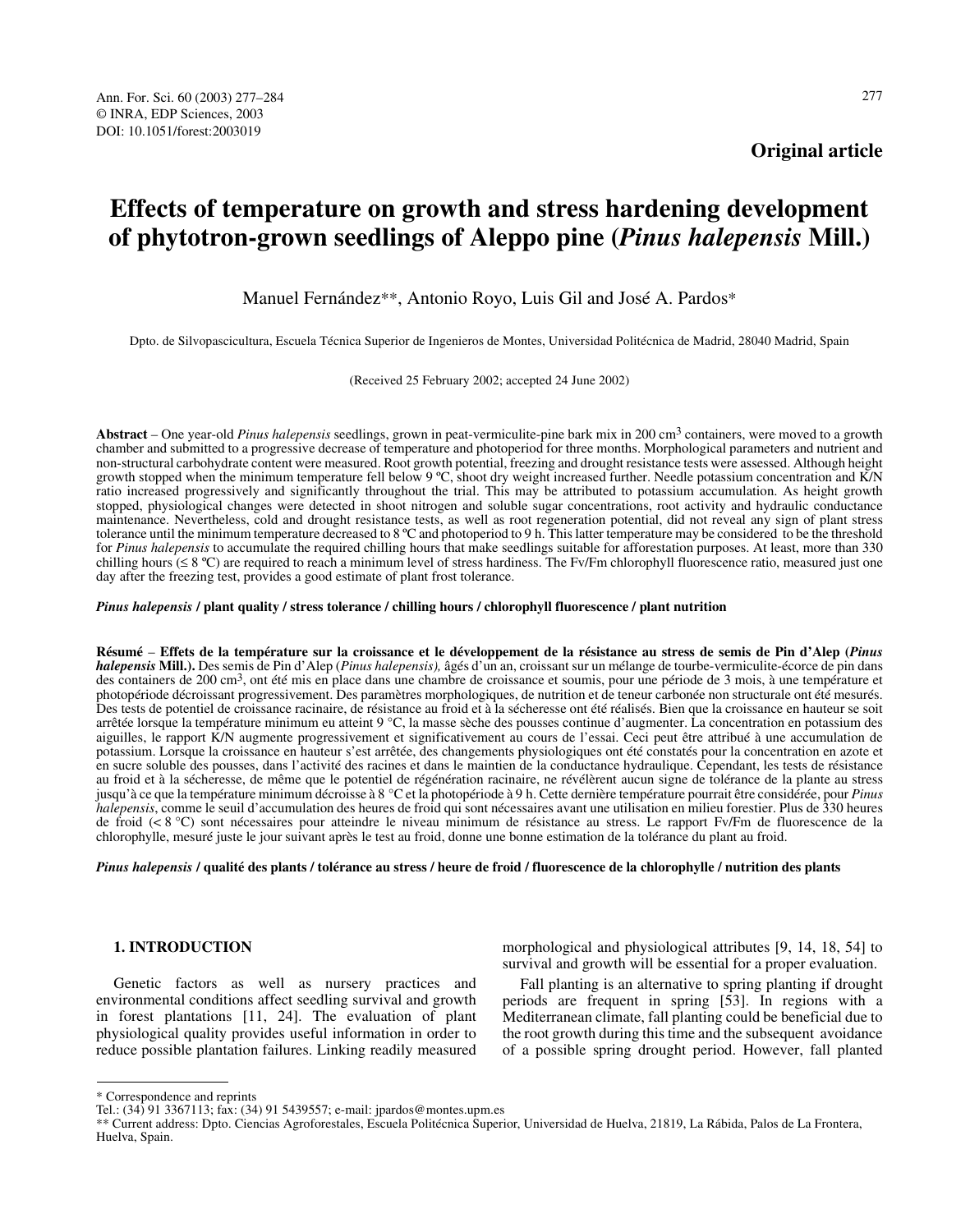| Date           |      | $T (^{\circ}C)$ |     | $RH (\%)$ | Photoperiod |
|----------------|------|-----------------|-----|-----------|-------------|
|                | Day  | Night           | Day | Night     | (h)         |
| 05/05 to 25/05 | 22.0 | 15              | 70  | 80        | 16          |
| 26/05 to 01/06 | 21.5 | 14              | 70  | 80        | 15          |
| 02/06 to 08/06 | 21.0 | 13              | 70  | 80        | 14          |
| 09/06 to 15/06 | 20.5 | 12              | 70  | 80        | 13          |
| 16/06 to 22/06 | 20.0 | 11              | 70  | 80        | 12          |
| 23/06 to 29/06 | 19.5 | 10              | 70  | 90        | 11          |
| 30/06 to 06/07 | 19.0 | 9               | 70  | 90        | 10          |
| 07/07 to 13/07 | 18.5 | 8               | 70  | 90        | 9           |
| 14/07 to 20/07 | 17.5 | 7               | 70  | 90        | 8           |
| 21/07 to 27/07 | 17.0 | 6               | 70  | 90        | 8           |

**Table I.** Culture conditions inside the growth chamber.  $T =$  temperature. RH = relative humidity. First harvest on 26/05; second harvest on 12/06; third harvest on 6/07; and fourth harvest on 27/07.

seedlings are threatened by early frosts, so it is necessary to know when the seedlings are tolerant to low temperature conditions before they are planted.

Seedlings that are actively growing in the nursery must be prepared for the shock of lifting, packing and outplanting. This conditioning treatment involves inducing a dormant condition in the seedling. Most North American nurseries reduce irrigation or fertilisation in late summer and fall as a part of this conditioning process [34, 66]. Nevertheless, these latter treatments have not always been effective in inducing plant dormancy in *Pinus halepensis* seedlings [56, 63]. This species shows osmotic adjustment as a response to water stress, although the response varies between the provenances [10]. On the contrary, temperature and photoperiod are important factors controlling growth, dormancy and low temperature tolerance [17, 46]. They also cause metabolic responses (e.g. osmotic adjustment) similar to those caused by moderate water stress [20, 39]. Nothing, however, induces dormancy as well as cold weather. The growth-dormancy cycle in temperate trees is an adaptation to avoid plant injury in cold weather [34]. To measure the probable depth of dormancy, many nursery managers record the number of chilling hours. The geographic seed source of a seedling determines the number of chilling hours required for dormancy (usually between 200 and 400).

The present paper describes the effect of a gradual decrease in temperature and photoperiod on growth and hardening in *Pinus halepensis* seedlings. The major objective of this treatment is to determine when stress hardening occurs and consequently when seedlings would be ready for outplanting. This species never sets a bud at the end of the first growing season and probably remains in a quiescent state, making it difficult to observe morphological changes with hardening. Therefore, several morphological and physiological attributes were taken into account in order to achieve the cited objective and to estimate plant quality.

# **2. MATERIALS AND METHODS**

One year-old *Pinus halepensis* Mill. seedlings, Levante Interior provenance [21] were firstly grown at La Hunde nursery (Valencia, Spain). Seedlings were cultivated in the open air in a Sphagnum peatvermiculite-pine bark mix (3:1:1 v/v), 200 cm<sup>3</sup> per plant (Forest Pot<sup>®</sup>) 200 trays). Ten trays with 50 seedlings per tray were taken out. A preconditioning experiment was carried out over three months. The seedlings were placed inside a growth chamber and left for three weeks (May, 5–25) with long days, favourable temperature and water supply, similar growing conditions to those registered at the nursery when seedlings were lifted. Afterwards, temperature and photoperiod were varied as shown in *table I*. Temperature was programmed to simulate the mean values registered at the nursery from early September to the end of November. As happens in natural conditions, photoperiod was also progressively reduced.

The mean photosynthetic active radiation (PAR) was 350  $\mu$ mol m<sup>-2</sup> s<sup>-1</sup> in the middle of the growth chamber, falling to 200  $\mu$ mol m<sup>-2</sup> s<sup>-1</sup> in the edges; so the trays were rotated weekly. A Peters<sup>®</sup> fertiliser (20-7-19), at a 500 mg L<sup>-1</sup> concentration, was applied twice a week, two litres per tray (40 mL per plant) each time.

About every three weeks (May 26, June 12, July 6, July 27) 84 seedlings were taken out from the growth chamber and the following parameters were evaluated:

*Morphology and growth*. In each harvest, 15 seedlings were harvested. The following parameters were measured: height above the cotyledons insertion (H); diameter one centimetre below cotyledons insertion (D); number of branches; and shoot and root dry weights after 48 hours oven drying at 70 ºC (SDW and RDW respectively). Also total dry weight (TDW) and shoot/root dry weight ratio (SDW/RDW) were calculated. In another 20 plants, not harvested, height and diameter were also measured in the same way as before every harvest date.

*Mineral nutrients and carbohydrates content*. 12 seedlings, clustered together in three groups of four plants, were also harvested for analysis of macronutrients (N, P, K), soluble sugars (SS) and starch (St) content in shoot and root portions. The following analytical procedures were applied: Kjeldhal for N (Kjeltec system 1026, Tecator; Höganas, Sweden), blue-molybdate colorimetry for P, flame photometry for K (Flame photometer 410, Corning Ltd, Essex, England), hydroalcoholic extraction and colorimetric titration with anthrone for soluble sugars [60], and acidic hydrolysis followed by titration with anthrone for starch [55]. A spectrophotometer (UV-1601, Shimadzu, Tokyo, Japan) was used for P, SS and St analysis.

Mineral nutrient (concentration Y-axis; total content X-axis), as well as dry mass values, were used to draw nomograms which show relative changes occurring in these parameters in the successive harvests. Variation is showed by the magnitude and direction of individual linear responses (vectors).

*Root growth potential* (RGP). This test quantifies the ability of a seedling to initiate and elongate new roots within a prescribed period of time in a standard environment designed to optimise root growth. The procedure described by Ritchie [50] was followed. The number and length of white roots were recorded in 15 plants at each harvest (4 times). White roots were counted and root apexes cut off. Afterwards seedlings were replanted in 500 cm<sup>3</sup> containers with a peatvermiculite-perlite mixture (2:1:1 v/v) and put in a air-conditioned greenhouse. After four weeks the regenerated roots were processed as before. The greenhouse temperature was set at 27  $^{\circ}C$  (day) and 17  $^{\circ}C$ (night). The natural photoperiod was not modified.

*Whole-plant freezing test* (WPFT). At each harvest, 5 plants were taken as the control and another 15 were exposed to a slow decrease in temperature (3  $^{\circ}$ C/h) up to -8  $^{\circ}$ C. The roots were buffered from the low temperature by surrounding them with Styrofoam. Root temperature was incessantly measured with a thermometer, and it did not go down –2 ºC during the assay. The temperature recommended for cold-hardiness test for this species is  $-8$  to  $-10$  °C [56]. After three hours at  $-8$  °C, the temperature was increased  $5$  °C h<sup>-1</sup> up to room temperature and the plants were taken to a growth chamber at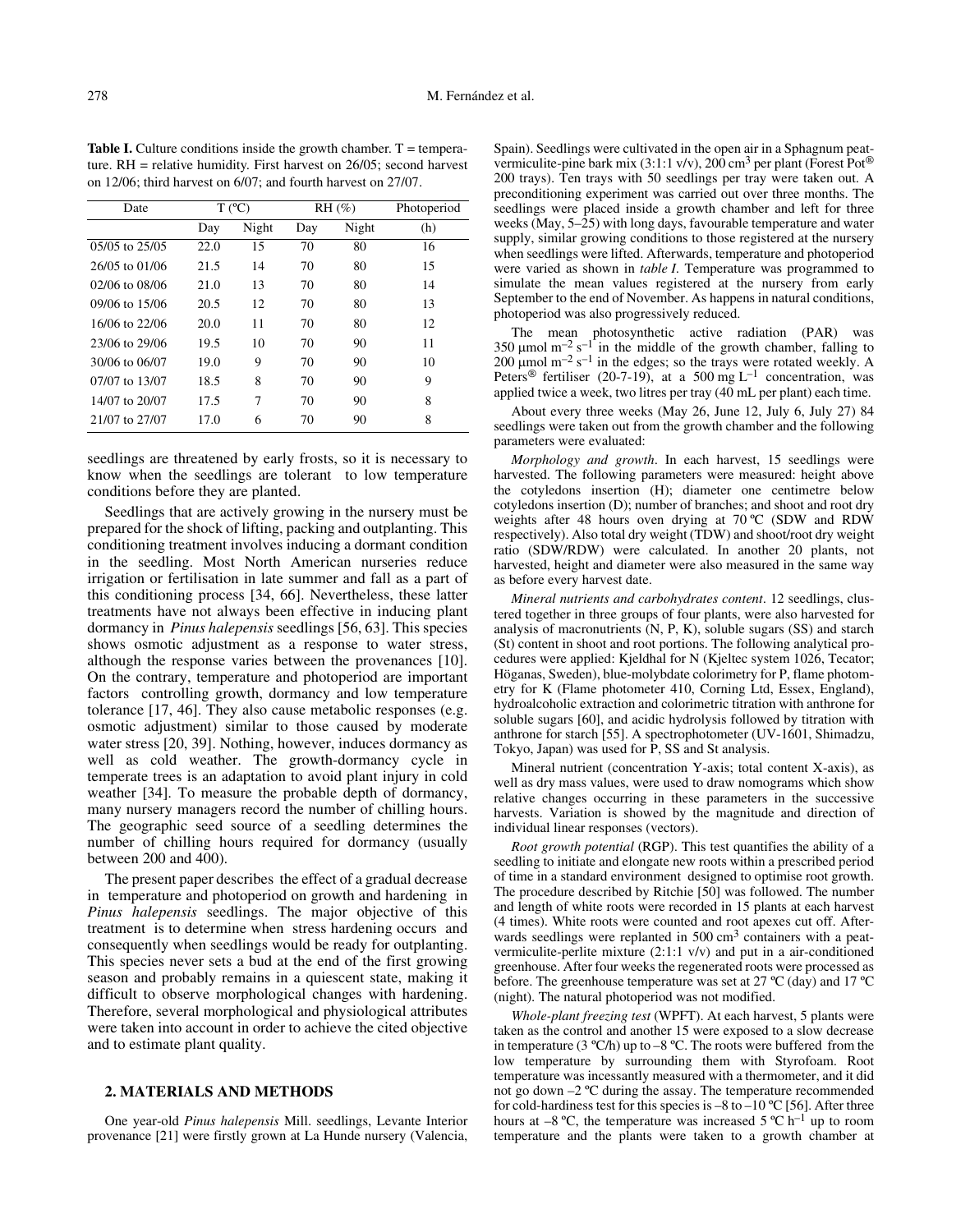**Table II.** Means (±SE) of morphological attributes in the four harvests. Height (H), stem diameter (D), shoot dry weight (SDW), root dry weight (RDW), and shoot to root dry weight ratio (SDW/RDW). Different letters in the same row indicate significant differences (Tukey HSD, 95%).

|          | 1st harvest       | 2nd harvest      | 3rd harvest      | 4th harvest       |
|----------|-------------------|------------------|------------------|-------------------|
| $H$ (cm) | $12.8 \pm 0.5$ a  | $16.8 \pm 0.7$ b | $17.5 \pm 0.8$ b | $17.8 \pm 0.6$ b  |
| $D$ (mm) | $2.9 + 0.1 a$     | $3.2 \pm 0.1$ ab | $3.3 \pm 0.1$ ab | $3.5 \pm 0.1$ b   |
| SDW(g)   | $1.71 \pm 0.04$ a | $1.92 + 0.04$ ab | $2.21 + 0.06$ ab | $2.37 \pm 0.06$ b |
| RDW(g)   | $1.18 \pm 0.03$ a | $1.22 + 0.03$ a  | $1.50 + 0.15$ a  | $1.44 \pm 0.13$ a |
| SDW/RDW  | $1.40 \pm 0.06$ a | $1.62 + 0.09$ a  | $1.45 + 0.09 a$  | $1.56 \pm 0.06$ a |

22/16 ºC, 70/80% relative humidity, 16 h photoperiod and 200  $\mu$ mol m<sup>-2</sup> s<sup>-1</sup> PAR. On the first, third and fourteenth days chlorophyll fluorescence, Fv/Fm ratio, was measured (Plant Stress Meter, Biomonitor, AB, Sweden) two hours after the beginning of the light period. Needles were placed for 30 minutes in darkness before measurements were taken. Two months later, the observed damage in the shoot were quantitatively estimated according to the proportion of withered needles, at the following six levels:  $0 = 0\%$  dead needles,  $1 = 1-20\%$ ,  $2 = 21-40\%$ ,  $3 = 41-60\%$ ,  $4 = 61-80\%$ ,  $5 = 81-100\%$  (or dead seedling).

*Drought resistance test*. In each harvest, 22 plants were lifted and their root systems washed to eliminate the growing medium. The whole plants were subjected to 32 ºC temperature and 30% relative humidity for 15 minutes and then roots were placed in water for 5 minutes for rehydration. Another fourteen plants, used as control, were not submitted to the dry atmosphere. 10 control plants and 15 tested plants were put in 500 cm3 containers as in the RGP test, taken to the greenhouse and chlorophyll fluorescence and shoot damage were measured as in the WPFT. The remaining plants were used for hydraulic conductance measurements, following the procedure ("mille-pates") used by Bréda and Ménard [7], modified from that described by Sperry et al. [59]. This procedure is based on the measure of hydraulic conductance of xylem in a stem segment before and after the removal of all emboli. Briefly, 2.5–3.0 cm hypocotyl stem segments were cut under water, the bark removed and the proximal end of the stem section securely attached to a tubing containing a solution of filtered  $(0.45 \mu m)$  degassed acidified distilled water (HCl,  $pH = 2.0$ ). The solution in the tubing was pressurized to 6.5 kPa by gravity to measure initial hydraulic conductance, and to 1.5 MPa for 15 minutes to remove emboli and measure maximum hydraulic conductance. Finally, the percentage loss of hydraulic conductance was calculated from the difference in maximum and initial hydraulic conductance.

*Statistical analysis.* One factor variance analysis was applied to data (BMDP Statistical Software Inc., Cork, Ireland), each harvest being taken as a fixed factor. Prior to analysis all parameters were examined for normal distribution and variance equality. No data transformations were necessary. The Tukey HSD test (Tukey Honest Significant Difference) was applied for means comparison when differences were significant ( $P \le 0.05$ ).

Correlation analysis was used to examine relationship between the shoot damage coefficient and the Fv/Fm values in the WPFT and drought resistance tests. Control and tested plant differences were analysed by one factor variance analysis as well.

## **3. RESULTS**

Of the four measured growth variables, all excepted root dry weight increased numerically from the first to last harvest.



**Figure 1.** Nomogram of relative changes occurring at 3-week intervals in needle dry weight, and needle nitrogen (N) and potassium (K) composition. Vectors reflect progression in time from harvest 1 to 4.

However, patterns of statistical significance varied even more (*table II*). There was a significant height increment between the first and the second harvests. However, from the second to the fourth harvests the height increase was not significant. Like height, stem diameter and shoot dry weight showed a continuous increase throughout the assay, but mean differences were only significant between the first and the fourth harvests. With regard to root dry weight and shoot to root dry weight ratio, their mean values did not vary significantly during the experiment.

Foliar nitrogen and potassium concentrations varied significantly during the assay, but not for foliar P or root nutrient concentrations (*table III*). Both N and K, increased in foliar concentration in spite of the increase of dry mass, however their patterns were something different (*figure 1*).

Shoot soluble sugar concentration showed a similar pattern to that of foliar potassium. Root non-structural carbohydrates concentration  $(SS + St)$  showed a relative minimum in the third harvest (*table III*). Between the 2nd and the 3rd harvests, a significant increase of shoot soluble sugar concentration paralleled a significant decrease in non-structural carbohydrate concentration in the roots. At the fourth harvest, nonstructural carbohydrate concentration increased to its previous high values, while SS concentration in the shoot was maintained.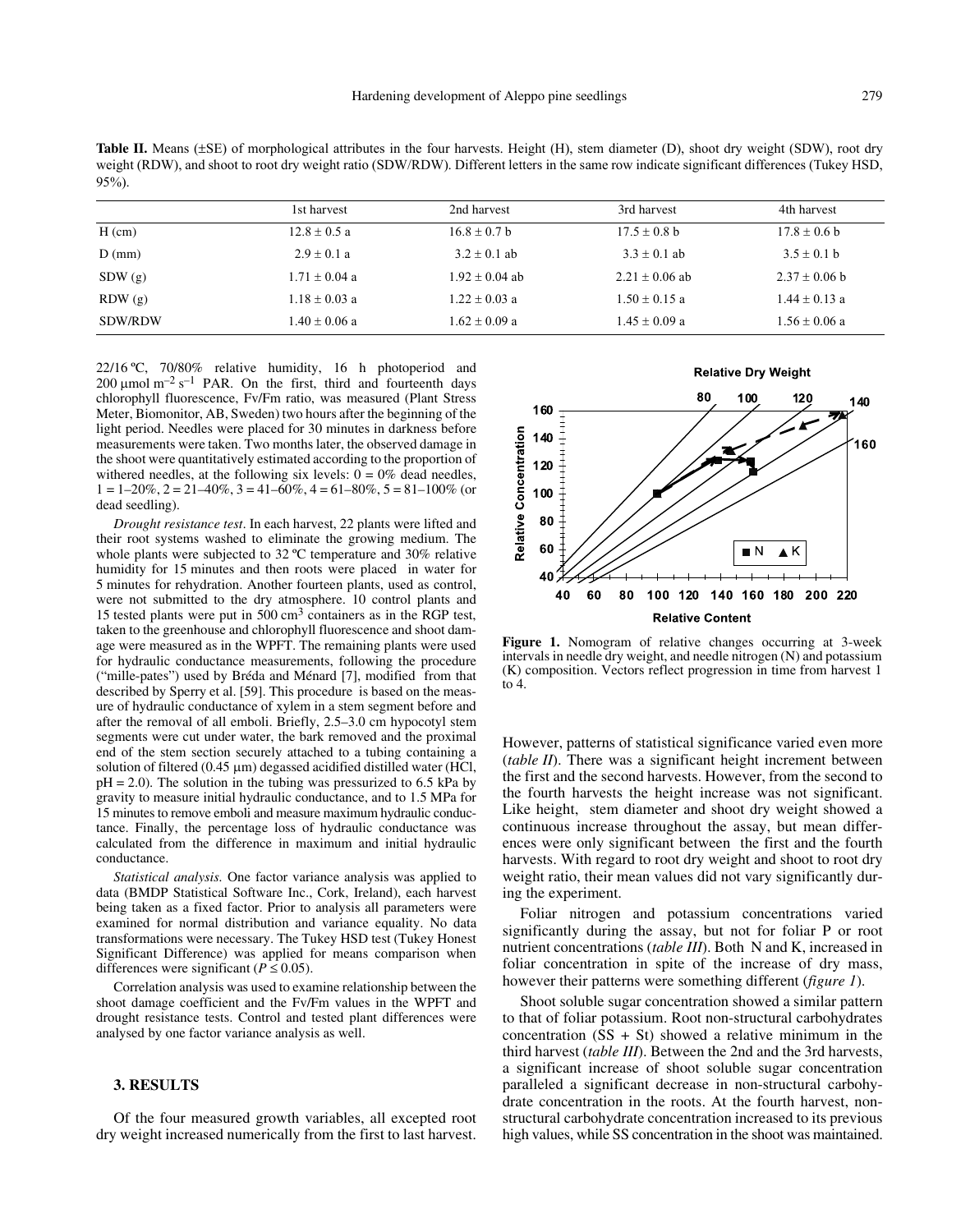### 280 M. Fernández et al.

| same fow mureate significant unterefrees (Tukey Tisp), 30/0). |                   |                    |                   |                   |  |
|---------------------------------------------------------------|-------------------|--------------------|-------------------|-------------------|--|
|                                                               | 1st harvest       | 2nd harvest        | 3rd harvest       | 4th harvest       |  |
| Needles                                                       |                   |                    |                   |                   |  |
| $N(\%)$                                                       | $1.46 \pm 0.05$ a | $1.81 \pm 0.05$ b  | $1.80 \pm 0.04$ b | $1.70 \pm 0.06$ b |  |
| $P(\%)$                                                       | $0.17 \pm 0.02$ a | $0.23 \pm 0.02$ a  | $0.20 \pm 0.01$ a | $0.20 \pm 0.00 a$ |  |
| $K(\%)$                                                       | $0.74 \pm 0.12$ a | $0.97 \pm 0.03$ ab | $1.10 \pm 0.09$ b | $1.16 \pm 0.02$ b |  |
| Shoot                                                         |                   |                    |                   |                   |  |
| St $(mg g^{-1})$                                              | $53.9 \pm 11.9$ a | $50.7 \pm 2.62$ a  | 59.6 $\pm$ 7.9 a  | 55.9 $\pm$ 2.0 a  |  |
| $SS \, (mg \, g^{-1})$                                        | $36.7 \pm 1.7$ a  | $38.2 \pm 0.3$ a   | $51.3 \pm 1.7 b$  | $51.8 \pm 0.4 b$  |  |
| Roots                                                         |                   |                    |                   |                   |  |
| $N(\%)$                                                       | $1.16 \pm 0.10$ a | $1.23 \pm 0.07$ a  | $1.30 \pm 0.03$ a | $1.23 \pm 0.05$ a |  |
| $P(\%)$                                                       | $0.23 \pm 0.02$ a | $0.23 \pm 0.02$ a  | $0.25 \pm 0.01$ a | $0.30 \pm 0.01$ a |  |
| $K(\%)$                                                       | $0.61 \pm 0.04$ a | $0.59 \pm 0.03$ a  | $0.60 \pm 0.01$ a | $0.70 \pm 0.02$ a |  |
| St $(mg g^{-1})$                                              | $82.9 \pm 8.6 b$  | $66.3 \pm 5.3$ ab  | $51.1 \pm 5.2 a$  | $66.7 \pm 5.3$ ab |  |
| $SS (mg g^{-1})$                                              | $17.2 \pm 1.1$ b  | $22.1 \pm 3.6 b$   | $8.9 \pm 0.7 a$   | $24.4 \pm 3.1 b$  |  |

Table III. Mean values ( $\pm$ SE) of macronutrient (N, P, K) concentration in needles and roots for the four harvests, and mean values ( $\pm$ SE) of non-structural carbohydrates (starch, St, and soluble sugars, SS) concentration in shoot and roots for the four harvests. Different letters in the same row indicate significant differences (Tukey HSD, 95%).

| Table IV. Roots mean length (±SE) following the RGP test in the for harvests. Different letters in the same row indicate significant differences |  |  |  |
|--------------------------------------------------------------------------------------------------------------------------------------------------|--|--|--|
| (Tukey HSD, 95%).                                                                                                                                |  |  |  |

|                        | 1st harvest      | 2nd harvest       | 3rd harvest     | 4th harvest        |
|------------------------|------------------|-------------------|-----------------|--------------------|
| Initial roots (mm)     | $305.9 + 32.3 h$ | $196.7 + 34.7$ ab | $86.7 + 1.47$ a | $120.0 \pm 26.3$ a |
| Regenerated roots (mm) | $1.0 + 0.7 a$    | $0.3 + 0.3 a$     | $0.1 + 0.2 a$   | $73.0 + 56.0$ b    |

Table V. Shoot damage coefficients following the drought resistance test two months after every harvest, and chlorophyll fluorescence mean values (Fv/Fm). Different letters in the same row indicate significant differences (Tukey HSD, 95%).

|                    | 1st harvest         | 2nd harvest | 3rd harvest | 4th harvest |
|--------------------|---------------------|-------------|-------------|-------------|
| Control plants     |                     |             |             |             |
| Fv/Fm, 1st day     | 0.780 <sub>b</sub>  | 0.789 b     | 0.726a      | 0.770 b     |
| Fv/Fm, 3rd day     | 0.785c              | 0.798c      | 0.714a      | 0.753 b     |
| Fv/Fm, 14th day    | 0.792c              | 0.662 b     | 0.426a      | $0.758$ bc  |
| Damage coefficient | 3.85                | 4.15        | 4.25        | 3.35        |
| Tested plants      |                     |             |             |             |
| Fv/Fm, 1st day     | 0.787 b             | 0.778 b     | 0.732a      | 0.742a      |
| Fv/Fm, 3rd day     | 0.786c              | 0.759 b     | 0.723a      | $0.736$ ab  |
| Fv/Fm, 14th day    | 0.586 <sub>bc</sub> | $0.436$ ab  | 0.362a      | 0.720c      |
| Damage coefficient | 5.00                | 5.00        | 5.00        | 4.25        |

In roots, mean values of the K/N ratio were always less than 0.57 (between 0.46 and 0.57 according to the harvest), while in needles this ratio was 0.51 and 0.54 in the first and second harvests, increasing significantly to 0.61 and 0.68 in the third and fourth harvests respectively. The ratio P/N was between 0.11 and 0.13 in needles and between 0.19 and 0.24 in roots, without significant differences between harvests.

The root growth potential test revealed a significant decline in initial white roots length from the first to the third harvests, and a significant increase of regenerated root length between the third and the fourth harvests (*table IV*). Regenerated root length did not vary significantly between the first and the third

harvests. In the drought resistance test (*table V*), a highly significant relationship was found between shoot damage after two months and the variable to maximum fluorescence ratio (Fv/Fm) after two weeks,  $r^2 = 0.79$  (*figure 2*,  $\blacksquare$ ).

The percentage loss in hydraulic conductance diminished between the second and third measurements in both the control and tested plants (*table VI*), indicating a reduction in the presence of emboli in the vascular system. In the first two harvests the percentage loss in hydraulic conductance was between 16 and 19% greater in tested than in control plants. In the last two harvests the percentage loss in hydraulic conductance was reduced to less than 6% in tested plants,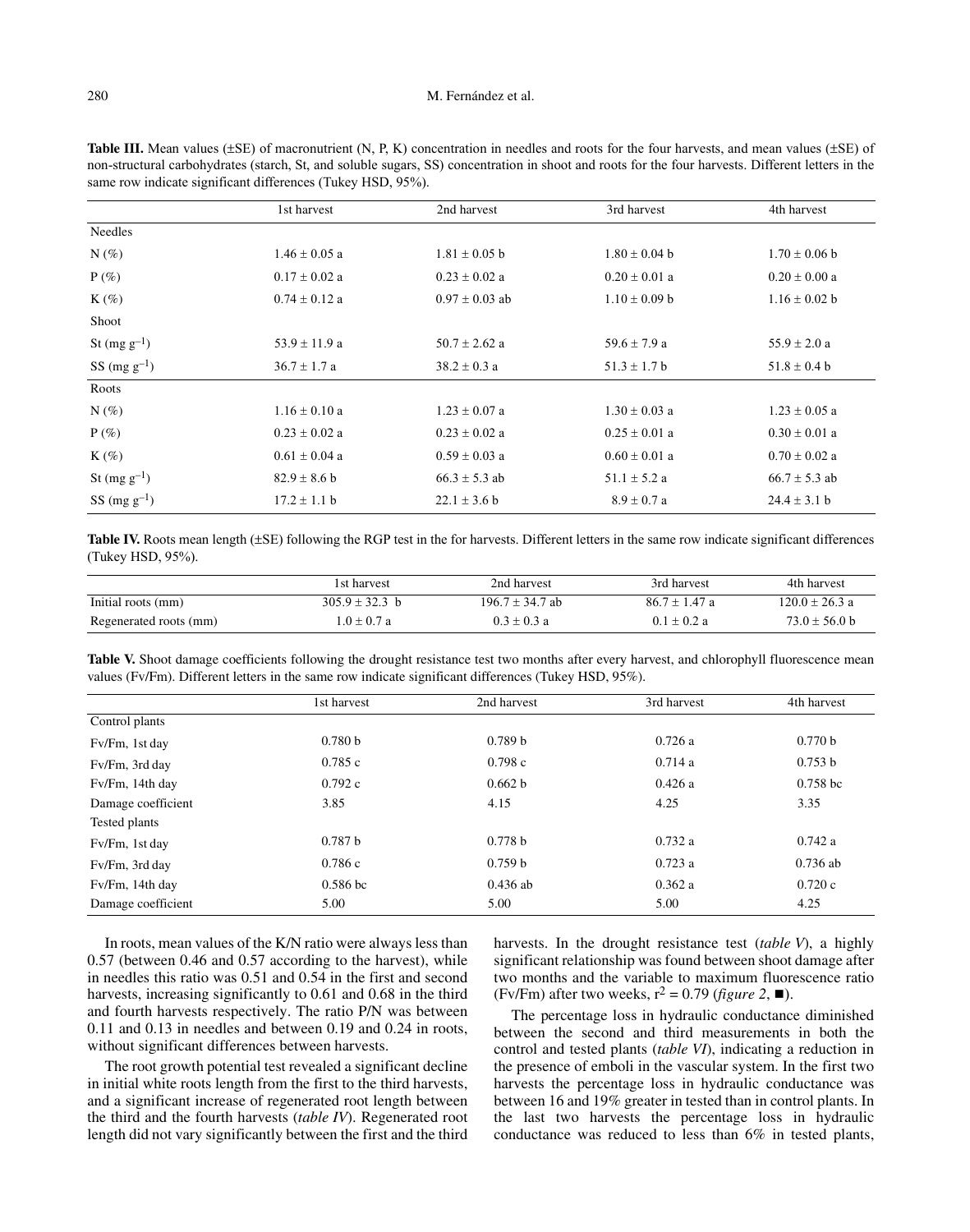**Table VI.** Mean value ( $\pm$ SE) of the lost in hydraulic conductance (%) in the four harvests. Different letters in the same row indicate significant differences (Tukey HSD, 95%).

|                | 1st harvest      | 2nd harvest       | 3rd harvest       | 4th harvest     |
|----------------|------------------|-------------------|-------------------|-----------------|
| Control plants | $12.9 + 2.9 a$   | $10.0 + 16.1$ b   | $2.0 \pm 8.0$ ab  | $0.0 + 2.4 h$   |
| Tested plants  | $29.0 \pm 7.0 a$ | $28.6 \pm 23.6 a$ | $3.8 \pm 35.7$ ab | $5.7 \pm 9.0$ b |

Table VII. Chlorophyll fluorescence values (Fv/Fm) the following day and three days after the freezing test, and shoot damage coefficient after two months in the four harvests. Different letters in the same row indicate significant differences (Tukey HSD, 95%).

|                    | l st harvest      | 2nd harvest | 3rd harvest | 4th harvest |
|--------------------|-------------------|-------------|-------------|-------------|
| Control plants     |                   |             |             |             |
| 1st day            | 0.798 b           | 0.789 b     | 0.726a      | 0.771 b     |
| 3rd day            | $\qquad \qquad -$ | 0.798 b     | 0.714a      | $0.753$ ab  |
| Damage coefficient | 0.10              | 0.05        | 0.20        | 0.15        |
| Tested plants      |                   |             |             |             |
| 1st day            | 0.021a            | 0.080a      | 0.058a      | 0.544 b     |
| 3rd day            | $- - - -$         | 0.023a      | 0.019a      | 0.514 b     |
| Damage coefficient | 5.00              | 5.00        | 5.00        | 4.20        |



**Figure 2.** The relationship between chlorophyll fluorescence values (Fv/Fm) after 2 weeks and the shoot damage coefficient (after 2 months) for the drought resistance test  $(\blacksquare, y = -7.8577x^2 + 5.643x +$ 4.027,  $\dot{r}^2 = 0.79$ ). And the relationship between Fv/Fm values (after 1 day) and shoot damage coefficient (after 2 months) for the freezing test ( $\bullet$ , y = -18.307 $\bar{x}^2$  + 8.386x + 4.642, r<sup>2</sup> = 0.97). Control and tested seedlings are included. Each point is the mean of 5 to 15 seedlings.

without significant differences with regard to the controls ( $P =$ 0.213). A wide variation range was found within the second and third harvests.

The whole-plant freezing test was highly useful to discriminate between control and frozen plants for Fv/Fm and shoot damage values ( $P \le 0.030$ ). In this test the shoot damage of the tested plants reached 100% in the first three harvests and 80% in the last one, while there were fewer than 20% dead needles in the controls whatever the harvest. The Fv/Fm values diminished in the frozen plants one day after the test was applied; this drop was larger for the first three harvests (*table VII*) and the drop coincided with their greater shoot damage. The significant relationship between shoot damage coefficient and Fv/Fm values in the WPFT is illustrated in *figure* 2 ( $\blacklozenge$ ),  $r^2 = 0.97$ . Shoot damage appeared to increase very steeply as Fv/Fm values decreased below 0.74.

# **4. DISCUSSION**

There was a continuous increase in height as large as minimum temperature was greater than 10–11 ºC and photoperiod longer than 11–12 h, but height growth practically stopped at values lees than these. However, shoot dry weight increased during the whole assay, which indicates some cambial activity as increases in starch reserves in spite of the cessation of the apical meristem. This phenomenon is well known and broadly observed in conifer nursery plants [19, 41]. Similar to our experiment, different growth patterns of shoot and root portions were obtained in *Thuja plicata* by a reduction in photoperiod [39].

The high nitrogen concentration reached in the needles between the first and the second harvests reveals a good nitrogen supply [57]. This increase in N concentration paralleled height growth. Afterwards, when height growth had stopped, nitrogen concentration was constant but the content increased in parallel to shoot dry weight. A near optimum foliar N concentration [15, 47, 65] indicated a good nitrogen status of the plants. Therefore, since foliar nitrogen content and photosynthetic rate are closely related [32], nitrogen is not likely to be the cause of root growth limitation [44, 62] and growth resumption hindrance after transplanting whether environmental conditions were again favourable or not.

Needle potassium content and concentration increased during the whole experiment in higher proportion than nitrogen. This means a continuous potassium uptake and accumulation. This latter behaviour could mean a somewhat low initial potassium status or a insufficient potassium supply, acting then as a growth restricted factor [25]. However, we could suggest other explanation if we take into account the two following reasons. First, the ratio K/N in the fertiliser was 0.79, while it did not surpass 0.57 in the roots after 83 days (whole experiment) and in the needles after 45 days. Second, if it is possible to say that optimal concentration ranges for conifer needles are 1.4–2.2 for N, 0.2–0.4 for P, 0.4–1.5% for K, 0.45–0.55 for K/N ratio and 0.14–0.20 for the P/N ratio [28, 29], then the nitrogen and potassium contents in the present assay, being close to these optimal ranges reveal a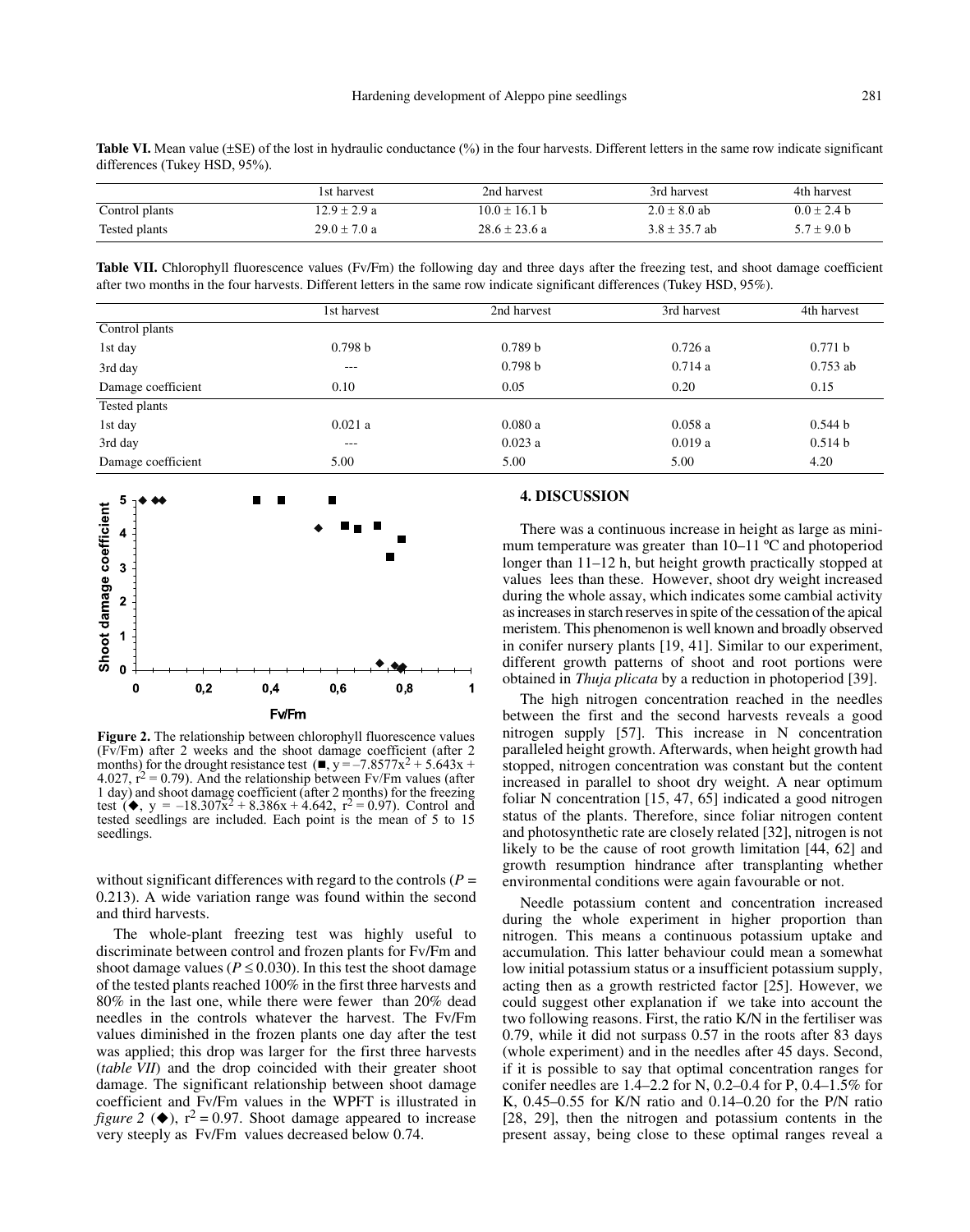sufficient supply. Therefore, the alternative explanation is that the progressive accumulation of foliar potassium might mean potassium storage in order to increase plant drought [42] and frost [33] tolerance. In addition, the large increase in K/N ratio after the second harvest would mean that the optimum K/N value depends on the phenological state of the plant (increasing the needles values from 0.52–0.57 in active growth up to  $\geq$  0.68 in the winter rest). The P/N ratio was significantly higher in roots than in needles, which indicates a greater partitioning to roots.

The N, P and K partitioning and variation during the assay, and the K/N and P/N ratios in needles and roots point out the advantage of using a fertiliser with lesser N and greater P and K proportions than the one supplied in this experiment. Such a fertiliser would favour root growth and the development of stress hardening. This recommendation has been already given for other species [16, 33, 61]. Moreover, it has been shown that a fertiliser with high levels of P and K (e.g., Peters $^{\circledR}$  4-25-35 fertiliser) increases the hardening state and plant quality in *Pinus pinea* [19] and *Pinus halepensis* [47]. An excessive nitrogen supply could extend the vegetative growth period and decrease cold-hardiness [26]. At the same time, high levels of potassium favour the tolerance to low temperature [5]. However, the ratio between nutrients seems to be more important than the content of each nutrient separately [30, 48].

The sharp increase of shoot soluble sugars content and concentration from the second to third harvest indicates a period of accumulation, coupled with the arrest of height growth, as an adaptive response to cold season onset [1, 45]. This rise of soluble sugars in the shoot paralleled a decrease in non-structural carbohydrates in the roots, indicating the possibility of retranslocation and not a change in net storage. The decrease in root soluble sugars took place at the same time as the drop in the initial root activity (RGP test) and loss of hydraulic conductance. These latter effects indicate some physiological changes in the plants, just when minimum temperatures reached 9 ºC. No changes in root regeneration and cold and drought tolerance were noted at this period. There was no sign of plant hardiness until the last harvest, but the hardening process had not been completed as shoot damage coefficients were too high.

Chlorophyll fluorescence, expressed as the Fv/Fm ratio, is a good indicator of photosystem II efficiency and it has been used to estimate long term responses to cold and water stress assays [6]. Although chlorophyll fluorescence has been used as an indicator of hardening process and the development of dormancy [2, 4, 23], sometimes dormancy and stress hardiness are acquired and lost differently, suggesting that they are independent physiological processes [27]. For example, in *Picea mariana* the Fv/Fm fluorescence ratio was more useful in evaluating damage due to several kinds of stresses than in estimating the level of dormancy [13]. In the present study Fv/Fm values provided conclusive results the day after the coldhardiness assay but 14 days were required for changes in the drought resistance test. Similarly, in *Malus domestica* Fv/Fm was only affected by water stress after a long-term time span, while other parameters as photosynthetic rate were affected at both short- and long-term [40]. Therefore, Fv/Fm measurements predict shoot damage by low temperature earlier than the damage caused by water stress.

In the present study a sudden increment of shoot damage was found for Fv/Fm values lower than 0.74 (*figure 2*). Fv/Fm values below than 0.7 are linked to severe winter cold damage in *Quercus suber* (Aranda, personal communication), and to severe water stress in *Pinus pinaster* (unpublished data), both being Mediterranean species. For the cold resistance assay of the present study there was lack of intermediate points in the relationship between shoot damage and Fv/Fm values. This latter has been previously shown [57] as being related to its discrimination capacity of seedling cold hardiness estimation.

The accumulation of chilling hours during the acclimation period induces dormancy and increases the cold hardiness in many temperate species [8, 22, 43, 58]. In *Pinus halepensis*, a high level of hardening is achieved if chilling requirements are completed [56]. The  $0-5$  °C range to add chilling hours is reported as effective for many temperate forest species [35, 52]. Other temperature ranges have been proposed as chilling requirements:  $\leq 7$  °C in fruit trees [22]; and  $\leq 8$  °C in *Pinus taeda* [64]. For species adapted to warm climate the range 0–10  $\degree$ C would be preferred [49], since they may have short chilling requirements or no chilling requirements at all [51]. Combining temperature and photoperiod, the 5 ºC temperature (a 3–9 ºC range according to species) together with a 9 h photoperiod, were established as the threshold of environment signals for the onset of dormancy development to resist low winter temperatures [36, 37]. In *Pinus halepensis*, Royo [56] found: (a) a good correlation between the number of days in the nursery with minimum temperature less than 10 ºC and field surviving; (b) 200 hours ( $\leq 10$  °C) did not complete the chilling requirements and 840 h were required to reach the maximum cold hardiness.

At the final harvest, in the present study, seedlings had accumulated 518 hours  $\leq 10$  °C, or 329 h  $\leq 8$  °C. On the contrary, increases of cold and drought tolerance and root regene-ration potential were found when minimum temperature decreased below 8 ºC (and photoperiod below 9 h). This temperature value is at the top of the range marked by Lavender [35, 36] and is well matched with the nature of *Pinus halepensis*, a species adapted to warm climates. Additional hardening by short days might have been expected in deciduous species [31] and conifers of temperate regions [12, 27, 38]. However, sometimes this could not occur in conifers such as *Pinus sylvestris* (L.) and *Picea abies* (L.) Karst. [3], and there is no evidence in pines which do not set a bud their first year of life like maritime pine [43] or *Pinus halepensis*. Therefore, for this experiment, we might conclude that the effect of temperature is greater than that of photoperiod.

It can be concluded that a moderate chilling  $(8-7 \degree C, \text{night})$ temperature) marks the inflexion point for dormancy and hardening induction in *Pinus halepensis*. Nurserymen should not lift seedlings before these have been subjected for 330 h to this or a lower temperature, at least for the Levante Interior provenance. After this level of chilling has been reached, some plant quality attributes must be measured to estimate the grade of dormancy and the level of stress hardening. A whole-plant freezing test combined with chlorophyll fluorescence (Fv/Fm) ratio is recommended to estimate quickly frost tolerance in this species. Nevertheless, more research is needed to study photo- and thermoperiod effects and their interaction on seedling hardening process for *Pinus halepensis*.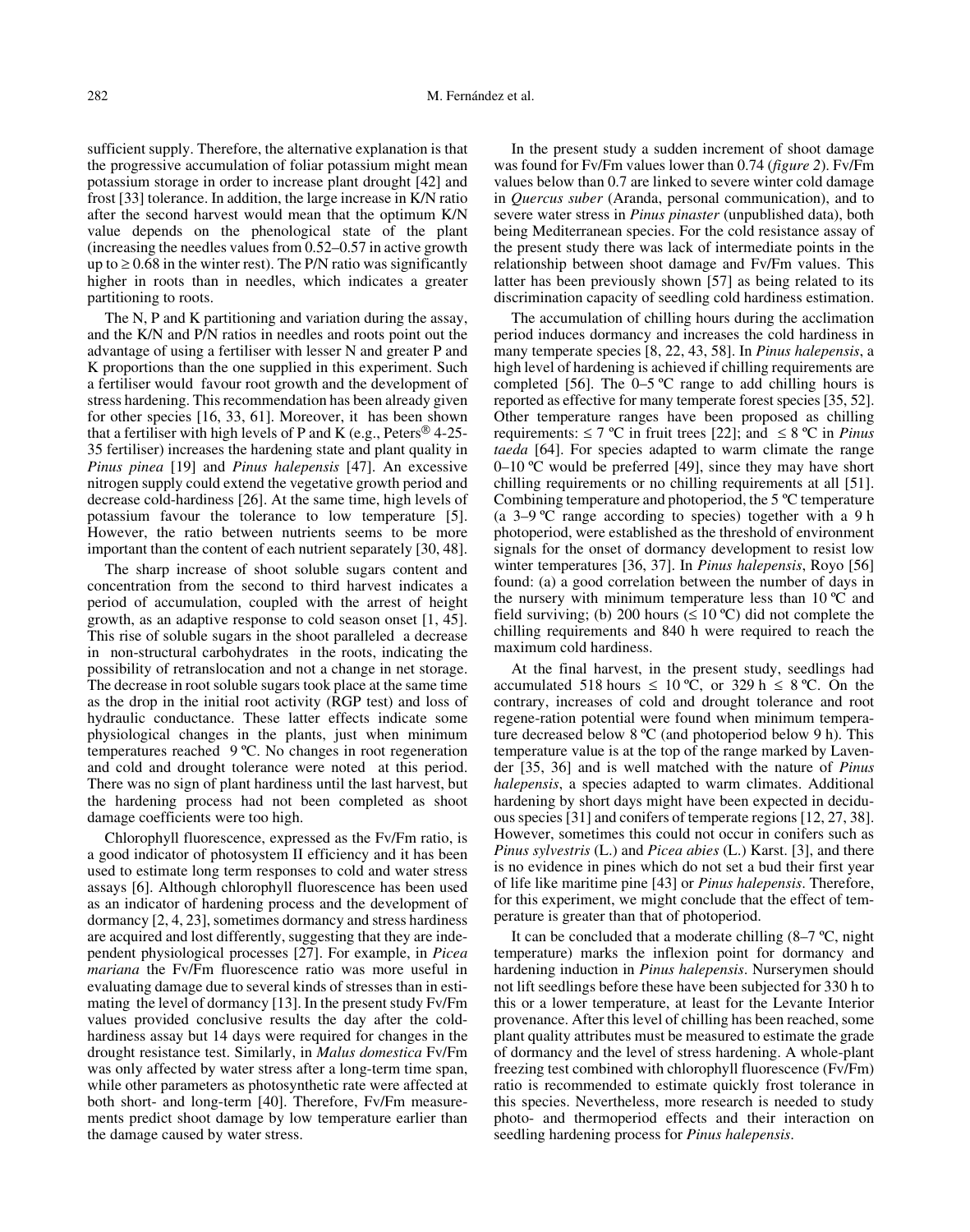**Acknowledgements:** The authors are grateful to Dr. Irena Trnkova Farrel for checking of the English version. This research was supported by CICYT F096-005-C2-1 Forest Project.

#### **REFERENCES**

- [1] Amundson R.G., Kohut R.J., Laurence J.A., Influence of foliar N on foliar soluble sugars and starch of red spruce sapling exposed to ambient and elevated ozone, Tree Physiol. 15 (1995) 167–174.
- [2] Agati G., Mazzinghi P., Paola M.L., Fusi F., Cecchi G., The F685/ F730 chlorophyll fluorescence ratio as an indicator of chilling stress in plants, J. Plant Physiol. 148 (1996) 384–390.
- [3] Aronsson A., Influence of photo- and thermoperiod on the initial stages of frost hardening and dehardening of phytotron-grown seedlings of Scots pine (*Pinus sylvestris* L.) and Norway spruce (*Picea abies* (L.) Karst.), Stud. For. Suec. 128 (1975) 1–20.
- [4] Binder W.D., Fielder P., Mohammed G.H., L'Hirondelle S.J., Applications of chlorophyll fluorescence for stock quality assessment with different types of fluorometers, New Forests 13 (1997) 63–89.
- [5] Bogeat-Triboulot M.B., Lévy G., Contribution of different solutes to the cell osmotic pressure in tap and lateral roots of maritime pine seedlings: effects of a potassium deficiency and of an allmacronutrient deficiency, Ann. Sci. For. 55 (1998) 315–327.
- [6] Bolhàr-Nordenkampf H.R., Óquist G., Chlorophyll fluorescence as a tool in photosynthesis research, in: Doll D.O., Scurlock J.M.O., Bolhàr-Nordenkampf H.R., Leegood R.C., Long S.P. (Eds.), Photosynthesis and production in a changing environment, Chapman & Hall, 1993, pp. 193–206.
- [7] Bréda N., Ménard J.-E., Notice d'utilisation du mille-pattes. Laboratoire de Bioclimatologie et d'Écophysiologie Forestière, INRA Nancy, France, 1992.
- [8] Burr K.E., The target seedling concepts: bud dormancy and coldhardiness, in: Rose R., Campbell S.J., Landis T.D. (Eds.), Target seedling symposium: Proc., Combined Meeting Western Forest Nursery Associations, USDA Forest Service, GTR RM-200, 1990, pp. 79–90.
- [9] Burr K.E., Tinus R.W., Wallner S.J., King R.M., Relationships among cold hardiness, root growth potential and bud dormancy in three conifers, Tree Physiol. 5 (1989) 291–306.
- [10] Calamassi R., Della Rocca G., Falusi M., Paoletti E., Strati S., Resistance to water stress in seedlings of eight European provenances of *Pinus halepensis* Mill., Ann. For. Sci. 58 (2001) 663–672.
- [11] Cannell M.G.R., Tabbush P.M., Deans J.D., Hollinsworth M.K., Sheppard L.J., Philipson J.J., Murray M.B., Sitka spruce and Douglas-fir seedlings in the nursery and in cold storage: root growth potential, carbohydrate content, dormancy, frost hardiness and mitotic index, Forestry 63 (1990) 9–27.
- [12] Coursolle C., Bigras F.S., Margolis F.A., Herbert C., Growth and hardening of four provenances of containerized white spruce (*Picea glauca* (Moench) Voss) seedlings in response to the duration of 16 h long-night treatments, New Forests 16 (1998) 155-166.
- [13] Devisscher G., Huner N.P.A., Malek L., Variable chlorophyll *a* fluorescence as a potential indicator of black spruce seedling freezing tolerance under nursery conditions, Tree Planters' Notes 46 (1995) 107–111.
- [14] Duryea M.L., Evaluating seedling quality: importance to reforestation, in: Duryea M.L. (Ed.), Evaluating Seedling Quality: principles, procedures, and predictive abilities of major tests, Forest Research Laboratory, Oregon State University, Corvallis, OR, 1985, pp. 1–4.
- [15] Duryea M.L., McClain K.M., Altering seedling physiology to improve reforestation success, in: Duryea M.L., Brown G.N. (Eds.), Seedling physiology and reforestation success, Martinus Nijhoff/Dr W. Junk Publishers, Boston, 1984, pp. 77–114.
- [16] Edwards I.K., The effects of mineral nutrition on hardening-off of container seedlings, in: Proc. Intermountain Forest Nursery Association, August 14–18, 1989, Bismarck, North Dakota, USDA Forest Service, Gen. Techn. Report RM-184, 1989.
- [17] Ekramoddoullah A.K.M., Taylor D., Hawkins B.J., Characterization of a fall protein of sugar pine and detection of its homologue associated with frost hardiness of western white pine needles, Can. J. For. Res. 25 (1995) 1137–1147.
- [18] Fernández M., Gil L., Pardos J.A., Supervivencia y crecimiento en vivero de plantas de cinco procedencias de *Pinus pinaster* Ait. bajo diferentes regímenes hídricos, Invest. Agr.: Sist. Recur. For. 5 (1996) 20–44.
- [19] Fernández M., Puértolas J., Alonso J., Rodríguez M., Gil L., Pardos J.A., Efecto de la fertilización durante el periodo de endurecimiento sobre plantas de *Pinus pinea* L. producidas en contenedor, in: Junta de Castilla León (Ed.), Actas del 1er Simposio del pino piñonero (*Pinus pinea* L.), Tomo I. Valladolid (Spain), February 22–24, 2000, pp. 183–190.
- [20] Folk R.S., Grossnickle S.C., Major J.E., Arnott J.T., Influence of nursery culture on western red cedar. II. Freezing tolerance and morphological development of fall- and spring-planted seedlings, New Forests 8 (1994) 231–247.
- [21] Gil L., Díaz P., Jiménez M.P., Roldán M., Alía R., Agúndez D., de Miguel J., Martín S., de Tuero M., Las regiones de procedencia de *Pinus halepensis* Mill. en España, Organismo Autónomo Parques Nacionales, Madrid, 1996.
- [22] Gil-Albert Velarde F., La ecología del árbol frutal, MAPA, Madrid, 1989.
- [23] Gillies S.L., Binder W.D., The effect of sub-zero temperatures in the light and dark on cold-hardened, dehardened and newly flushed white spruce (*Picea glauca* [Moench.] Voss) seedlings, New Forests 13 (1997) 91–104.
- [24] Grossnickle S.C., Folk R.S., Stock quality assessment: forecasting survival and performance on a reforestation site, Tree Planters' Notes 44 (1993) 113–121.
- [25] Haase D.L., Rose R., Vector analysis and its use for interpreting plant nutrient shifts in response to silvicultural treatments, For. Sci. 41 (1995) 275–294.
- [26] Hawkins B.J., Davradou M., Pier D., Shortt R., Frost hardiness and winter photosynthesis of *Thuja plicata* and *Pseudotsuga menziesii* seedlings grown at three rates of nitrogen and phosphorus supply, Can. J. For. Res. 25 (1995) 18–28.
- [27] Hawkins C.D.B., Shewan K.B., Frost hardiness, height and dormancy of 15 short-day, nursery-treated interior spruce seed lots, Can. J. For. Res. 30 (2000) 1096–1105.
- [28] Ingestad T., Macroelement nutrition of pine, spruce and birch seedlings in nutrient solutions, Medd. Skogsforsknings Inst. Stokolm, Sweden, 51 art. 7, 1962.
- [29] Ingestad T., Mineral nutrient requirements of *Pinus sylvestris* and *Picea abies* seedlings, Physiol. Plant. 45 (1979) 373–380.
- [30] Jalkanen A., Rikala R., Foliar nutrient composition in bareroot Pinus sylvestris nursery crops, New Forests 10 (1995) 225-237.
- [31] Ketchie D.O., Cold resistance of apple trees through the year and its relationship to the physiological stages, Acta Hort. 168 (1985) 131– 137.
- [32] Lambers H., Cambridge M.L., Konings H., Pons T.L., Causes and consequences of variation in growth rate and productivity of higher plants, SPB Academic Publishing bv, The Hague, The Netherlands, 1990.
- [33] Landis T.D., Tinus R.W., McDonald S.E., Barnett J.P., Seedling nutrition and irrigation. The container tree nursery manual. Vol. 4, Agric. Handbook 674, USDA, Washington DC, 1989.
- [34] Lantz C.W., Biesterfeldt R.C., Moorheal D.J., Aycock O.E., Barham R.O., Brissette J.C., Dierauf T.A., Dougherty P.M., Fryar R.D., Ross O.E., Schroeder R.A., Stauder A.F., Care and planting of Southern pine seedlings, U.S.D.A. Forest Service, Southern Region, Management Bulletin, RB-ME39, 1996.
- [35] Lavender D.P., Environment and shoot growth of woody plants, Forest Research Laboratory, Oregon State University, Corvallis, OR, Res. pap. 45, 1981.
- [36] Lavender D.P., Bud dormancy, in: Duryea M.L. (Ed.), Evaluating Seedling Quality: principles, procedures, and predictive abilities of major tests, Forest Research Laboratory, Oregon State University, Corvallis, OR, 1985, pp. 7–15.